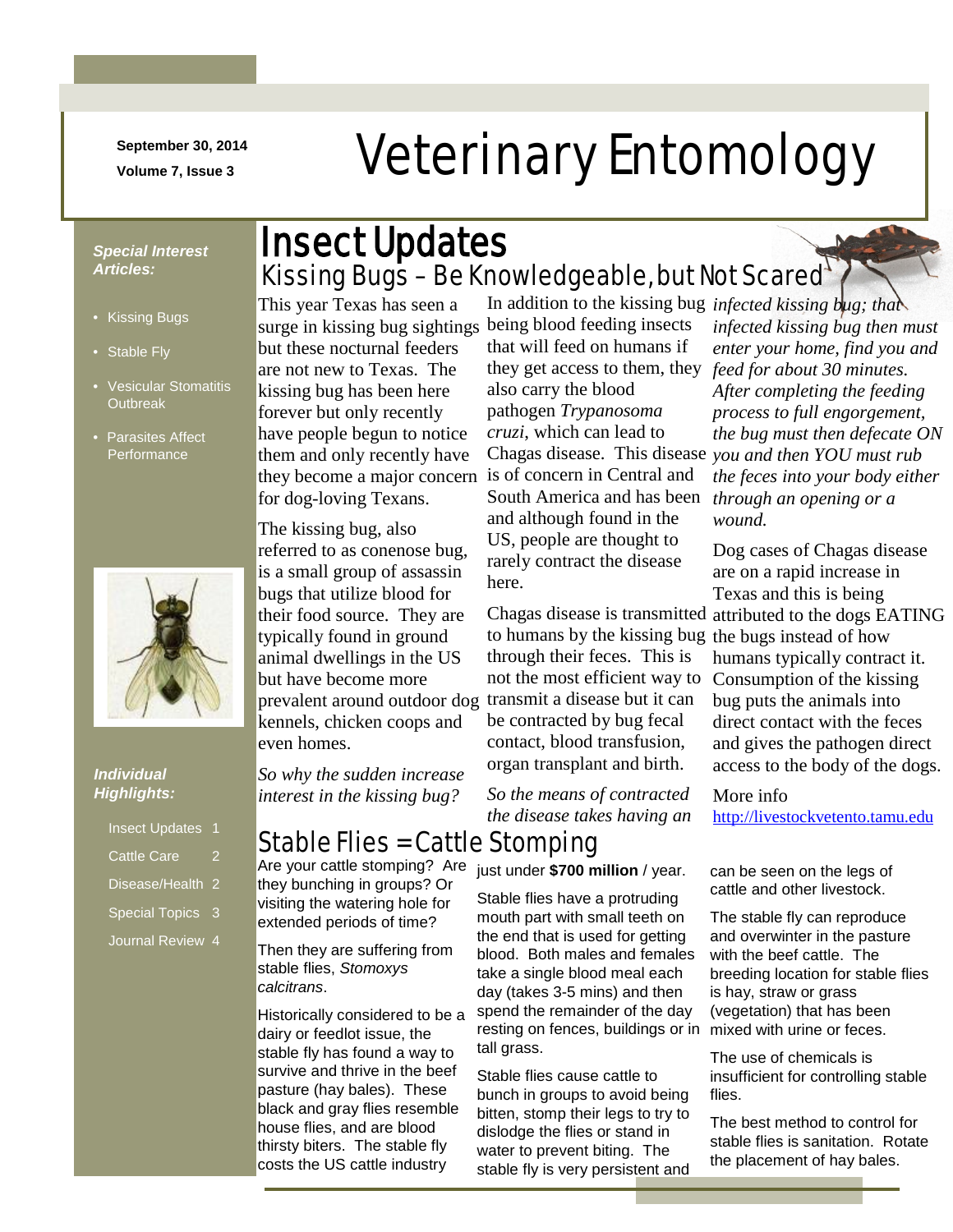### Veterinary Entomology **Page 2 of 6**



*"In all but a few cases, parasitic infection negatively affected host performance capacity, often significantly."*

### Female markets soar during August

Demand for bred females was strong this summer, with prices in most categories improving over already-high July prices.

Bred heifers through the first 3 wks of Aug averaged \$1,800 / head, up from \$1,690 in July and \$1,380 in Aug 2013.

Young and middle-aged cows also sold high, averaging \$1,796 compared with \$1,612 in July and \$1,126 last year.

Cows with young calves averaged \$2,117, up from \$1,981 in July and \$1,318 in 2013.

## Cattle Care How and Why Parasites Affect Performance

It is well documented that infections with internal parasites can reduce weight gains, feed efficiency and reproductive performance in cattle, but just why different parasites have evolved to affect or manipulate their hosts in different ways is unclear.

A current paper "Host performance as a target of manipulation by parasites: A meta-analysis" by researchers McElroy and de Buron, assessed 49 published papers to understand how parasites manipulate their hosts.

In their review, they sought to answer three questions:

1. Do parasites exert an important effect on host performance capacity?

2. Is that effect routinely to decrease or enhance performance capacity?

3. What factors explain variation

in the effect sizes that have been quantified?

Findings, the parasites' effects on host varied depending on factors such as host age, the tissue infected, and whether a study was based on natural infections or experimental. The type of performance affected was also a factor, with parasites more often affecting endurance than speed.

### Manure Management is Important for all Farm Sizes

Manure is a valuable resource on the farm as a great source of nutrients for crop production and it can help to improve soil health.

When manure is not properly managed, it can pollute the environment. This includes ground or surface water and mismanaged manure can contribute to air quality concerns.

Two options are available for small farms when it comes to managing manure.

Option 1 is to collect the manure and bedding daily, load it in a spreader and spread it on cropland, hay or pasture.

This is time consuming and has to be done regularly despite soil moisture, weather or time of year. Option 2 is to stockpile or store the manure for a period of time.

The manure is then spread or hauled away and utilized at a later time.

Storing manure eliminates the need to spread daily and allows farm owners to store manure until it can be removed and used by other farmers, gardeners or landscapers.

## FDA Plans Antiparasitic Resistance Webinar – Oct 14, 2014

FDA's Center for Veterinary a one-hour webinar titled "Resisting Resistance: FDA's Antiparasitic Resistance Management Strategy," on

Medicine and the AVMA will host 11 am to 12 pm Eastern Standard Tuesday, October 14, 2014 from time.

> The webinar is free and open to the public and will focus on

antiparasitic resistance in US grazing livestock, FDA's response to this animal health threat, and the current science related to slowing down further development of resistance.

## Human & Animal Disease & Health Vesicular Stomatitis (VS) Outbreak in Texas & Update

Vesicular stomatitis (VS) has occurred again this year in Texas but more often and in more locations. 53 premises

VS is classified as a rhabdovirus with two serotypes. Infection with one serotype does not protect against the second serotype.

Clinical signs of VS, which infests equines, cattle, bison, sheep, goats, pigs and camelids include vesicles, erosions, and sloughing of the skin on the muzzle, tongue, teats and above the hooves.

VS is transmitted by the bites of insects such as sand flies and black flies but it is also transmissible through blood.

Since September 10, TAHC has received 3 new cases of VS in horses.

One premise is located 3 miles north of Bastrop, one is located 5 miles east of Bastrop and the other is located 10 miles northeast of Giddings.

On a happier note, 7 premises have been released in Bastrop County and 1 location in Travis County.

To date, 61 premises in 13 counties in Texas have been confirmed positive for VS.

The current infected counties are Bastrop, Falls, Guadalupe, Lee, McLennan, and

Travis.

Of the 61 premises, 47 have been released. Seven counties have been released from quarantine: Jim Wells, Kinney, Nueces, San Patricio, Val Verde, Williamson and Hidalgo.

If you are found to have VS on your premises, it will be placed under quarantined by the TAHC. Affected horses will be monitored by regulatory veterinarians while under quarantine. Premises are eligible for quarantine release 21 days after all lesions have healed.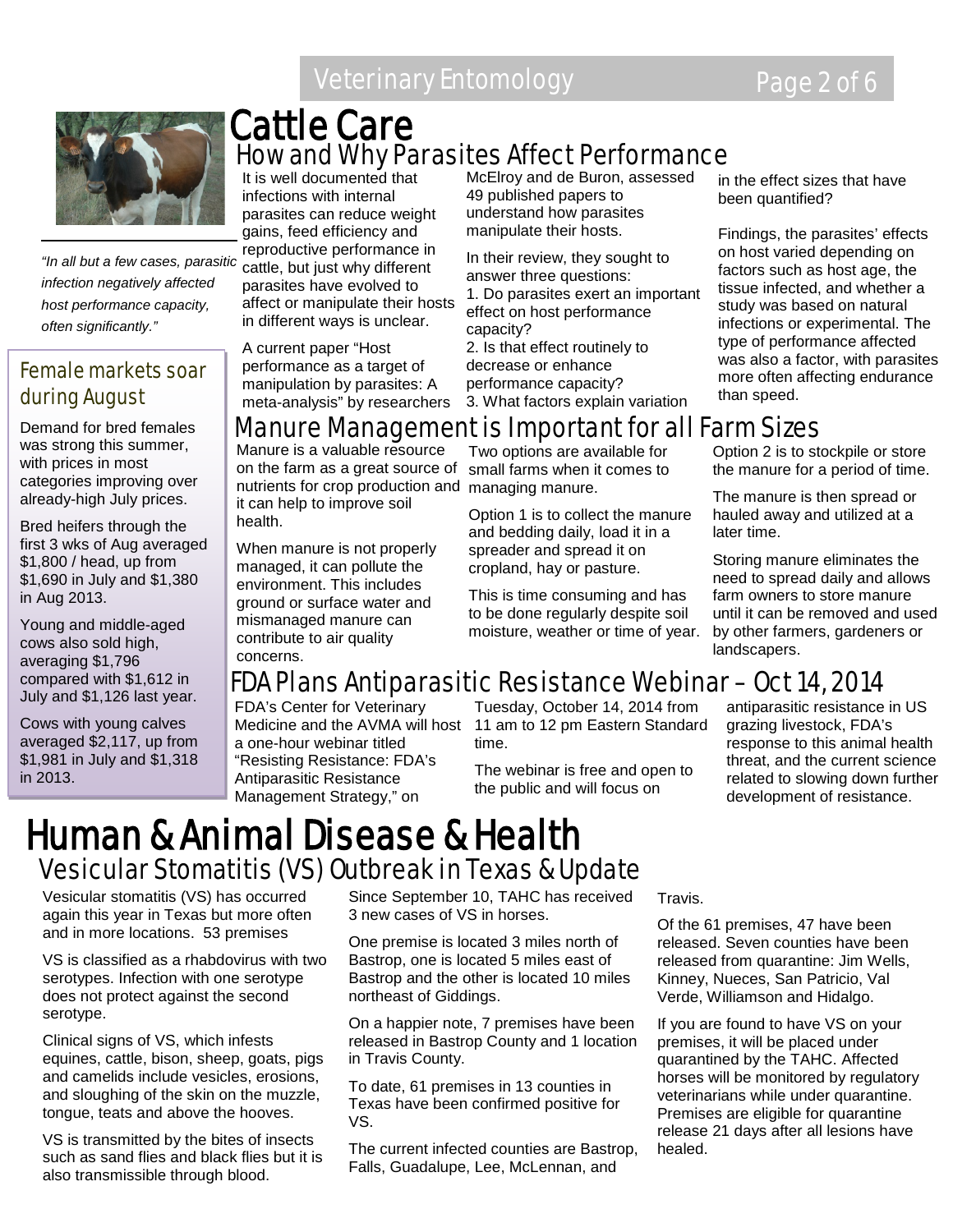## Impact of BVD on feedyard cattle

Bovine viral diarrhea (BVD) virus can cause severe losses in cow herds, especially when a calf that is persistently infected survives and exposes the rest of the herd to the virus.

Research is now indicating that BVD virus can cause significant losses during the finishing phase.

BVD is a known contributor to bovine respiratory disease (BRD). But research also shows that BVD titers in an animal, helps protect them against BRD infection in the feedyard.

Results indicate exposure to BVD-PI calves during marketing, transport or upon arrival correlates with higher incidence of respiratory disease, and that vaccination upon arrival reduces morbidity rates in PI-exposed calves.

**Can BVD be eradicated?**

### BRD Control Measures Need Improvement

BRD, Bovine Respiratory Disease is a constant battle for the beef and dairy industries alike.

Even with improved vaccines, treatments and management systems, the disease remains the number-one disease of

stocker, backgrounder and feedlot cattle in North America. Today there are higher incidences of BRD in feedlots than 20 years ago.

The industry can do better, according to Dr. Mark Hilton, but there is no single

A pair of upcoming conferences will explore the possibility, along with current science, prevention and control.

Oct 13 in Kansas City, Merck Animal Health will sponsor a conference titled "Bovine Viral Diarrhea Virus Eradication: Reality or Myth?"

On Oct 14 and 15 at the same location will be the 2014 BVDV/ESVV Pestivirus Symposium, titled "Pestiviruses: Old Enemies, New Challenges."

solution. Reducing BRD losses will require efforts across the production chain, with prevention measures beginning at the cow-calf stage.

Control of BRD is confounded by the multifactorial nature of the disease complex.

## FDA Finds Positive and Negative Resistance Trends

NARMS 2011 Executive Report was released in August showing both increasing and decreasing antimicrobial resistance trends in foodborne bacteria.

**Key Findings**: - 85% of nontyphoidal Salmonella collected from humans had no resistance to any of the antibiotics tested.

Typhimurium has declined to 19.5% from 1997 peak at 35.1%

- Salmonella resistance to ciprofloxacin (a drug used to treat) is found to be very low (less than 0.5% in humans, less than 3% in retail meat, and less than 1% in animals at slaughter)

- Multi-drug resistance in Salmonella from humans, chickens and swine, lowest since testing began

- Erythromycin resistance in *Campylobacter jejuni* has remained less than 4%
- Campylobacter resistance to ciprofloxacin has increased slightly

- Resistance to 3<sup>rd</sup> generation cephalosporin rose among ground turkey and cattle, used for Salmonella

#### - In people, the 5-drug resistance pattern "ACSSuT" in Salmonella

## Anthrax Case Confirmed in a Goat in Kinney County<br>The first Texas case for 2014 has been Apthrax is a bacterial disease caused by regions of the state.

The first Texas case for 2014 has been confirmed in a goat in Kinney County. The premise is located 4 miles north of Bracketville, TX.

TAHC quarantined the premises (June 30).

Anthrax is a bacterial disease caused by *Bacillus anthracis*, which occurs naturally worldwide, including certain parts of Texas.

Not uncommon to diagnose livestock or wildlife with anthrax in the southwestern

A vaccine is available for use in susceptible livestock in high risk areas.

overall effort.

Common signs in livestock include acute fever followed by rapid death with bleeding from body openings.

## Special Topics of Interest A new counter to GMO Haters

According to Beau Kjerulf Greer, PhD at Sacred Heart University, "It is no mystery as to why GMOs invoke a knee0jerk reaction, frankly it sounds scary that corn can be engineered to produce its own pesticide – UNTIL you

## What does natural mean?

What does "natural" mean when it appears on a food label? Recent survey shows most consumers really haven't a clue.

A *Consumer Reports* survey showed that consumers do want, and are willing to seek out, foods that are natural – 59%.

know that a regular head of cabbage produces 49 different pesticides of its OWN."

Many are not aware that common vegetables are capable of producing such a wealth of endogenous pesticides.

The survey also showed that 89% thought getting "natural" meat and poultry was products from animals not given growth hormones, 81% other drugs, 85% animals whose feed did not contain genetically engineered organisms and 85% artificial ingredients.

"In other words, genetic engineering mimics the same biological processes that take place in plants naturally.

"Creating a GMO is as simple as taking the gene that codes for one of those naturally occurring compounds and inserting it into a different food."

But the natural label neither promises, nor has any bearing whatever on, any of these factors.

According to USDA, any meat can be called natural if it contains no artificial ingredients or added color.



resistance through NARMS is an important component of the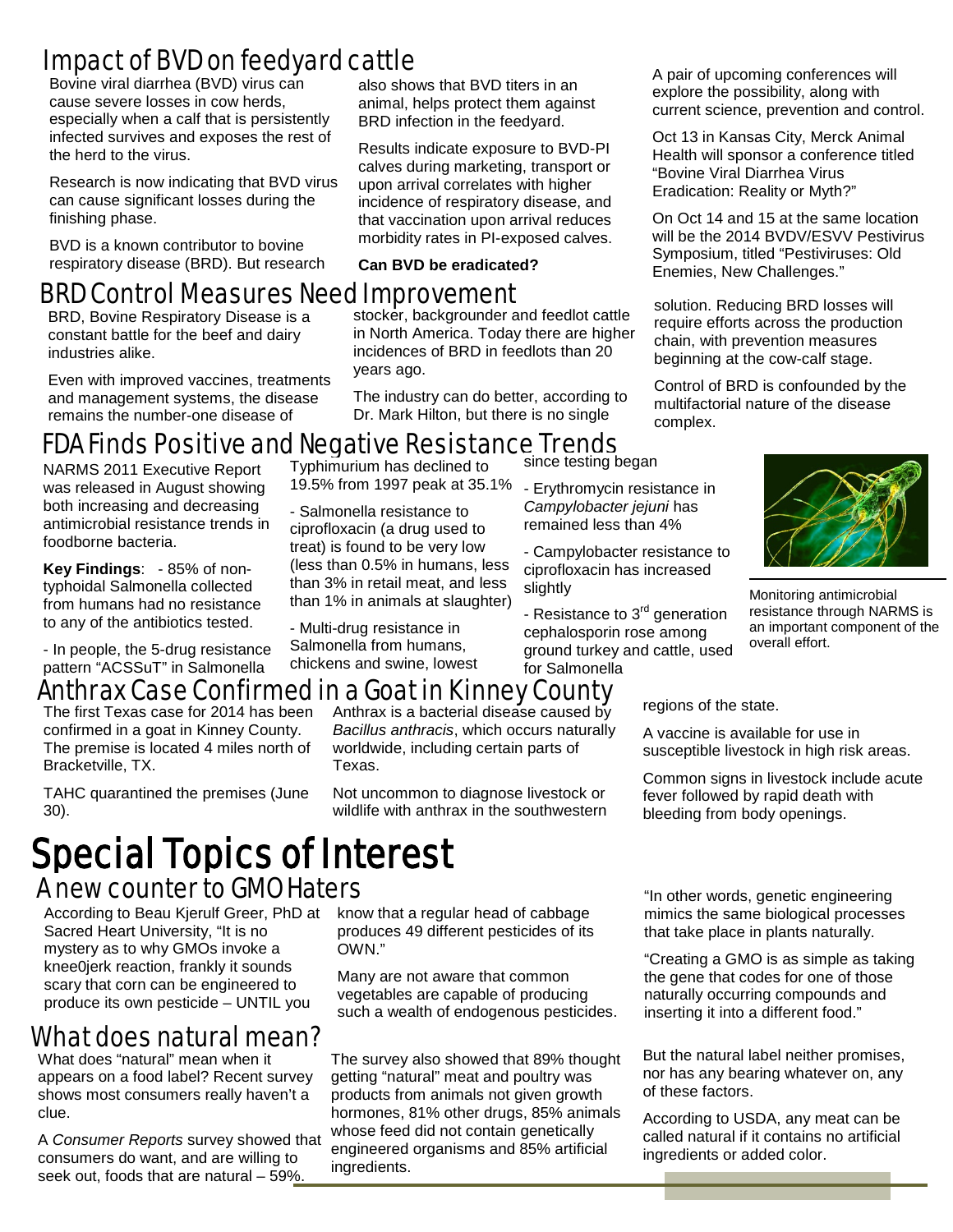### Veterinary Entomology **Page 4 of 6**

### Panthers prey on calves, amount varies

A study conducted in Immokalee, FL (close to my hometown), consisted of tagging calves with radio-transmitter tags from two cattle ranches for two years and then observing what lead to their death.

 One ranch lost 10 calves, 5% of the herd each year, to preying panthers. The other ranch lost only 1 calf or 1/2 % of the herd to panthers.

Other predators contributed to loss, 8 and 5 respectively. Other predators included one bear per farm, coyotes and vultures.

The Florida panther had almost gone

extinct but efforts have been enforced to bring them back.

Ranchers need to maintain landscape for the big cats to survive but programs should be made available to pay ranchers for their losses, says researcher Caitlin Jacobs, master's student at UF.

### 5-yr comparison study organic vs. conventional dairies

Cows raised on organic and conventional dairy farms in three regions of the US show no significant differences in health or in the nutritional content of their milk, according to a study by Oregon State University.

Many of the organic and conventional dairies in the study did not meet standards set by three commonly used cattle welfare programs.

300 small dairy farms – 192 organic and 100 conventional – in NY, OR and WI participated in the study funded by NIFA-USDA.

Findings after 5 years:

### - 1 in 5 herds met standards for hygiene

- 30% of herds met criteria for body condition

- Only 26% organic and 18% conventional met recommendations for pain relief during dehorning

- 4% of farms fed calves recommended doses of colostrum

- 88% of farms did not have an integrated plan to control mastitis

- 42% of conventional farms met standards for treating lameness

- Cows on organic farms produced 43% less milk / day than

conventional non-grazing cattle, and 25% less than conventional grazing herds

- 69% conventional farms used veterinarians compared to 36% organic dairies

Some organic herds showed a strain of bacteria, Strep. ag., that was eliminated long ago on

Organic dairies had fewer cows with hock lesions and calves were fed a greater volume of milk.

The results show room for improvement on all dairies.

### Insects: They're what's not for dinner

This is not the first time I have written about eating insects but it appears they are back in the news.

Be that they are an alternative way to consume protein, minerals and healthy fat, and the Food and Agriculture Organization reports them as just what the world needs to feed 9 billion people, Americans won't be joining this band wagon anytime soon.

When it comes to meat-loving Americans, insects belong on the bottom of shoes (or on my desk), not in mouths.

LSU Professor Kurt Guidry, an economist, says "We'll probably see, before that would happen, a shift from the animal proteins to more of the plant type proteins before you see a shift to … having insects be a large part of anybody's diet."

A beef to bean shift would happen first and that isn't likely either, there hasn't been much of a change in consumption patterns, Dr. Guidry explains.

# Journal Reviews

#### Efficacy of Novaluron as a feed-through for control of immature horn flies, house flies, and stable flies (Diptera: Muscidae) developing in cow manure. 2014. Lohmeyer et al. J Med Entomol. 51: 873-877.

A newer benzoylphenyl urea insecticide, Novaluron in Cattle Mix, was tested by the during the application of the capsules. researchers on horn fly larvae, house fly larvae and stable fly larvae at two different rates via feed through capsules.

Results showed a significant decrease or

complete control of all adult fly emergences

**The Impact.** The use of feed through products is well understood and recommended by many, but most are not effective on stable flies. The results from

this study show a 100% reduction in stable fly adults.

**Note: F**ield testing needed, straight manure was used for rearing larvae and stable fly larvae are known to develop in manure mixed with vegetation.

#### Simultaneaous detection of pyrethroid, organophosphate, and cyclodiene target site resistance in *Haematobia* irritans by multiplex polymerase chain reaction. 2014. Domingues et al. J Med Entomol. 51: 964-970. chain reaction (PCR) assay to

resistance to pyrethroids,

Insecticide resistance in horn fly populations has made horn fly control increasingly difficult to achieve.

In this study, the researchers developed a multiplex polymerase simultaneously detect target site organophosphates, and cyclodienes. Then they looked at the changes due to different insecticidal pressure. **The Impact.** Having one PCR reaction that can detect all resistance mutations is useful, affordable and time efficient. This allows an easier way to test field-collected horn fly populations throughout the US.

conventional dairies.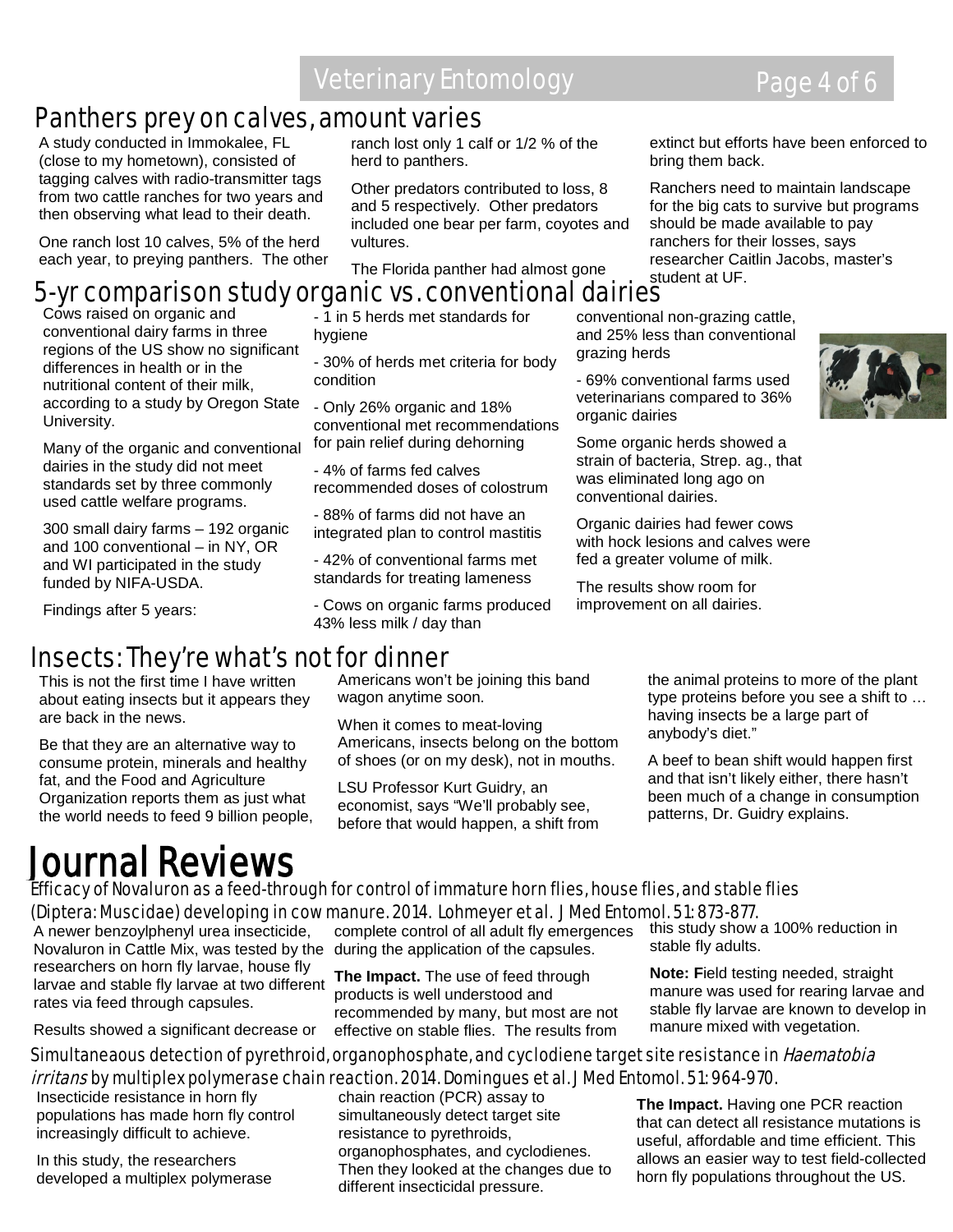#### Survival and fate of *Salmonella enterica* serovar Montevideo in adult horn flies (Diptera: Muscidae). 2014. Olafson et al. J Med Entomol. 51: 993-1001.

The researchers looked at the possibility of horn fly acquiring *Salmonella enterica* during feeding and grooming periods on the animal and manure.

Data shows that some horn flies pick up the bacteria either from the animal or in the manure, but at varying rates.

There is evidence that horn flies could

be a mechanical vector of *Salmonella* to cattle.

**The Impact.** Horn flies could potentially carry *Salmonella* on their mouth parts to susceptible cattle.

#### Insecticidal activity of *Torricellia tiliifola* extracts against *Musca domestica* and *Aedes albopictus.* 2014. Huang et al. J Med Entomol. 51: 989-992.

The insecticidal effects of toxic extracts from leaves, stems, and bark of *Torricellia tiliifolia* de Candolle was evaluated against house flies and the Asian tiger mosquito.

Bark extract proved to be the most toxic

with the chloroform fraction with  $LC_{50}$ values of 306.15 µg/g and 23.05 µg/g for the house fly and mosquito, respectively.

Two compounds in particular, torrilliolide and torricelline, were highly toxic to both

species with topical LC50 values 0.40 and 0.33 µg/adult, respectively.

Results were similar to those of rotenone.

**The Impact.** There is evidence to show *T. tiliifolia* has insecticidal properties that are worthy of further investigation.

#### Insecticidal and repellent effects of tea tree and andiroba oils on flies associated with livestock. 2014. Klauck et al. Med Vet Entomol. 28: 33-39.

The insecticidal and repellent effects of tea tree and andiroba essential oils were tested against horn flies and house flies.

Both oils showed insecticidal activity.

Survey of ticks and tick-borne pathogens in North Dakota. 2014. Russart et al. J Med Entomol. 51: 1087-1090.

Ticks were sampled from nine locations in ND in 2010 and subsequently tested for pathogens they might be carrying.

A total of 1,762 ticks were collected;

Tea tree oil killed 100% house flies at 5%, andiroba killed 67%. Both oils had 100% insecticidal efficacy against horn flies.both oils also had a 24 hr repellency effect against horn flies and lead to a 61.6% and 57.7% reduction in

numbers on cattle.

insecticidal options.

and *Anaplasma phagocytophilum*.

treatment for cattle ticks would be

**The Impact.** This is the first report of *I. scapularis* and associated pathogens in ND, showing evidence of a westward expansion of this important tick.

**The Impact.** Being able to successfully use essential oils for horn fly control and repellency would allow producers more

#### Acaricidal properties of the essential oil from *Zanthoxylum caribaeum* against *Rhipicephalus microplus*. 2014. Nogueira et al. J Med Entomol. 51: 971-975. **The Impact.** The addition of another

The essential oil from *Z. caribaeum* was tested for its efficacy against the cattle tick, *R. Boophilus microplus*.

At the 5% rate, 65% mortality was seen on the first day post-treatment, 85% on

Influence of temperature on oviposition by *Dermacentor andersoni*. 2014. Lysyk. J Med Entomol. 51: 932-940. greater levels as temperature

increased.

production.

The effect of temperature on oviposition by D. andersoni was examined using replete females ranging in weight from 30 to 1,198 mg.

Eggs production peaked earlier and at

the second day and 100% mortality by the fifth day.

This is the first demonstrated use of *Z. caribaeum* as an acaricide against cattle ticks.

> **The Impact.** The observed effects of temperature on oviposition might suggest influence on the distribution of ticks in northern regions.

The relationship between deer density, tick abundance, and human cases of Lyme disease in a residential community. 2014. Kilpatrick et al. J Med Entomol. 51: 777-784.

 White-tailed deer serve as the primary host for the adult blacklegged tick, *Ixodes scapularis*, the vector for Lyme disease.

This project was conducted in one Connecticut community over a 13 year period.

The permanent residents (90-98% of them) were surveyed six times from

1995-2008 to document resident's exposure to tick-related disease and frequency and abundance of deer observations.

Lower temperatures resulted in greater oviposition failure and reduced egg

After initiating hunts, the number and frequency of deer observed was greatly reduced and so were the number of resident-reported cases of Lyme disease.

Results – 76% reduction in tick

abundance, 70% reduction in entomological risk index and 80% reduction in resident-reported cases of Lyme.

**The Impact.** *I. scapularis* carry several disease pathogens, the data from this paper shows the chances of encountering these ticks is reduced when deer are.

greatly appreciated but more research might be needed to see if this essential oil could hold up to the requirements needed to control cattle ticks.

the dominant species were *Dermacentor variabilis* (82%), and *Ixodes scapularis* (17%).

A few nymphal and adult *I. scapularis* tested positive for *Borrelia burgdorferi*